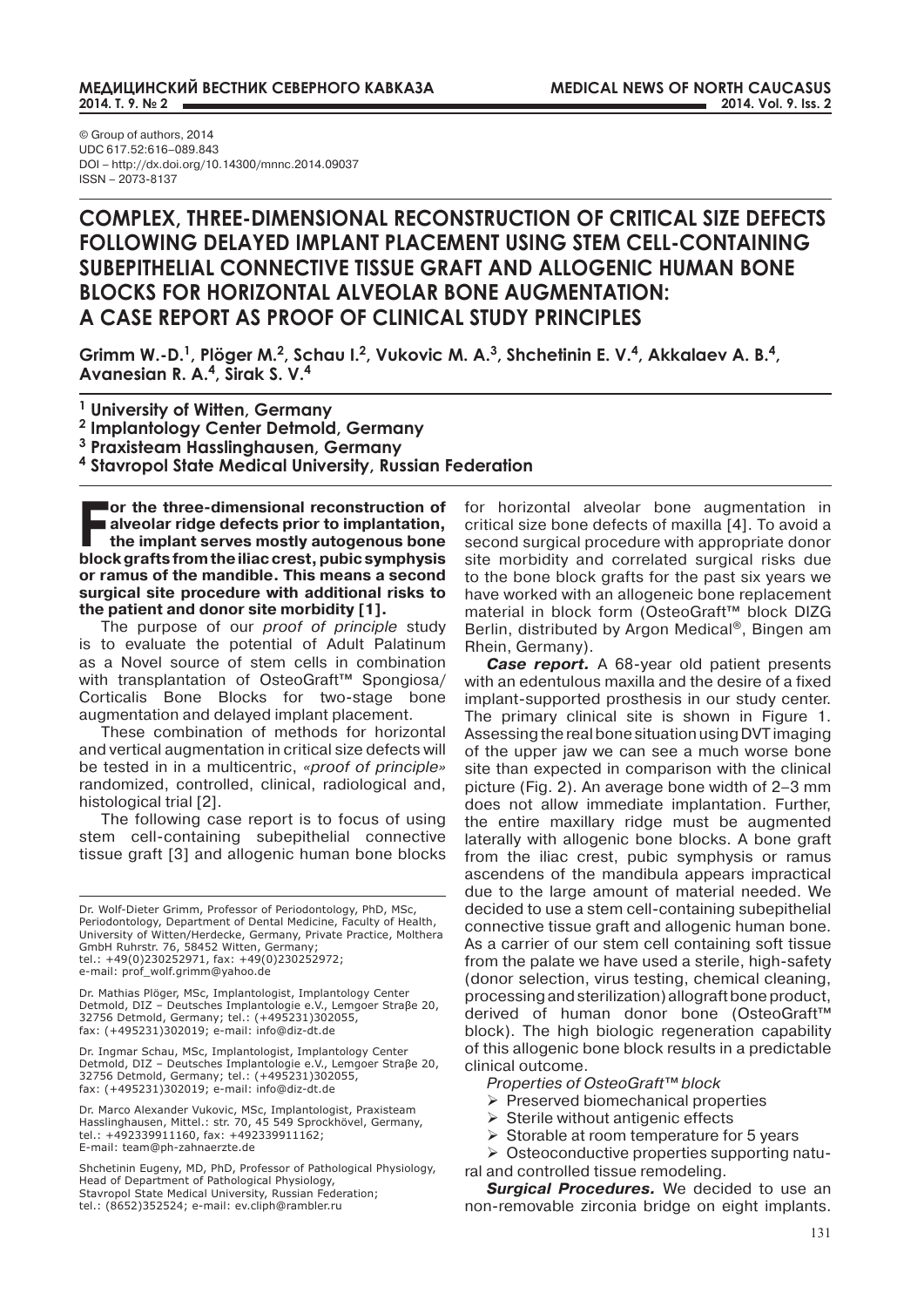### **ОРИГИНАЛЬНЫЕ ИССЛЕДОВАНИЯ** *Хирургия*

### **ORIGINAL RESEARCH** *Surgery*



*Fig. 1.* Clinical situation of a 68-year old patient with an edentulous maxilla



*Fig. 3.* The residual ridge areas have been augmented by boneblocks finally congruently adapted to the spongy bone base and screwed with osteosynthesis screws at least two per block



*Fig. 2.* Assessing the real bone situation using DVT imaging of the upper jaw we can see a much worse bone site than expected in comparison with the clinical picture

The three-dimensional reconstruction of the maxilla has been provided by using a bilateral external sinus lift procedures and a circumferential lateral augmentation with allogeneic bone grafts. The residual ridge areas have been augmented by boneblocks finally congruently adapted to the spongy bone base and screwed with osteosynthesis screws at least two per block (Fig. 3). After filling all remaining bone spaces with bone granulate (Fig. 4), the fenestrations of the sinus walls, and all grafted sites were covered with a stem cell-containing subepithelial connective tissue graft and finally with collagen membranes.

For harvesting the stem cell-containing subepithelial connective tissue graft [5] from the palate a horizontal incision to the bone will be made 5 mm from the palatal gingival margin and the micro-blade will be subsequently placed parallel to the long axis of the roots. Another horizontal incision will be made 2 mm coronal to the first incision



*Fig. 4.* After filling all remaining bone spaces with bone granulate

and the periosteum will be dissected before removing the wedge of soft tissue. An approximately 10×6 mm subepithelial connective tissue graft (SCTG) has been harvested from the palate in the second premolar to second molar region as the source of ecto-mesenchymal stem cells. The SCTG trimmed precisely to adapt to the recipient site.

**Conclusion.** Several tissue engineering approaches have been tried to stimulate bone formation. The addition *of in vitro* cultured mesenchymal stem cells (MSCs) has proven to stimulate osteogenesis. Preclinical and clinical studies have demonstrated the ability of bone marrow-derived stem and progenitor cells to regenerate various tissues, including bone [3, 6, 7, 8]. *This in vitro* cultured bone induced bone formation and osseointegration of the placed dental implants. To bypass the problem of selection, multiplication, and differentiation, most of the mentioned studies selected MSCs, multiplied them, and then differentiated them to the osteogenic lineage. As this is unreasonable to do in daily practice, in this *«proof of principle»* clinical-controlled study an approach was chosen in which allogenic bone blocks will be combined